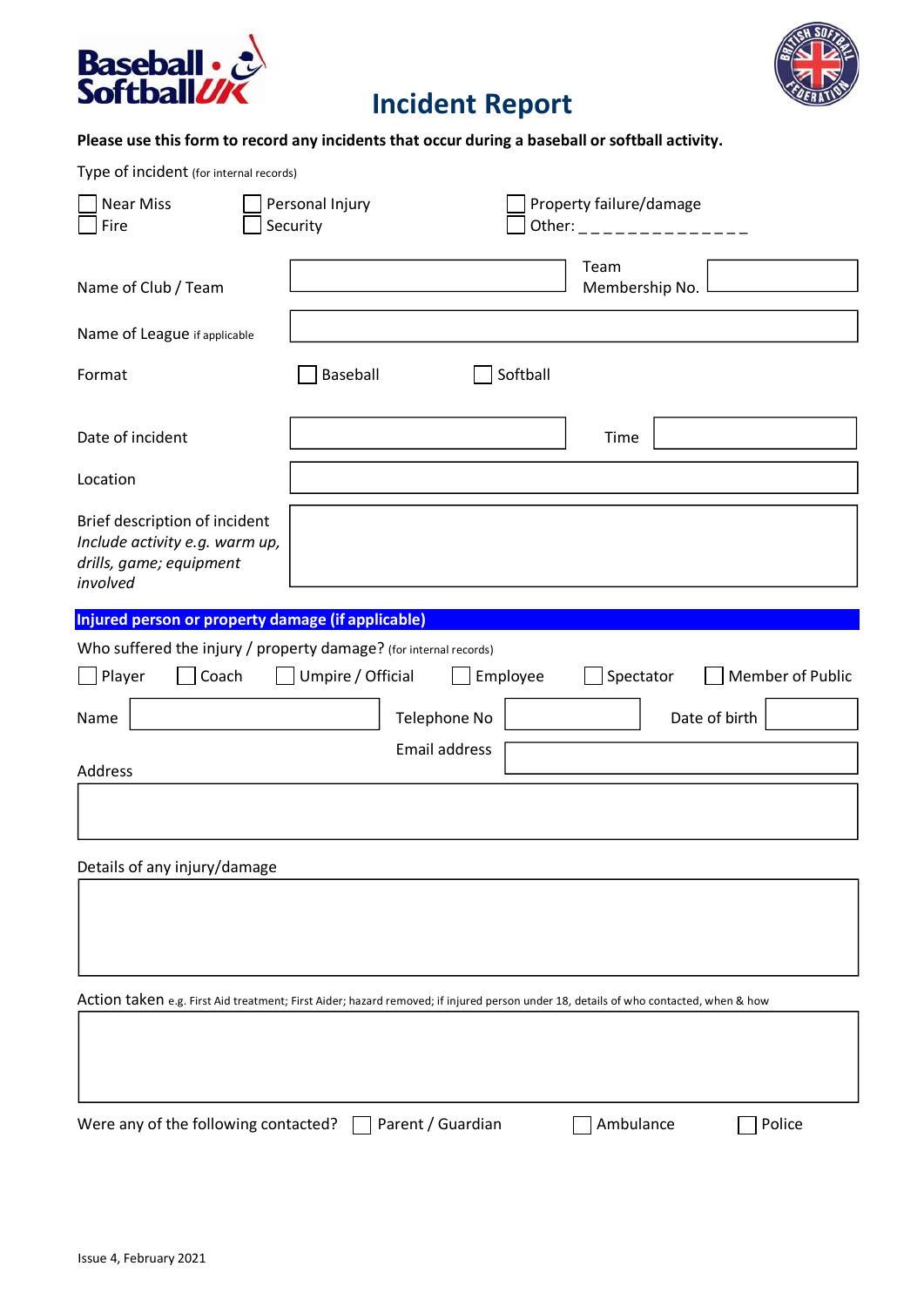

# **Incident Report**



In your view, what were the causes of the incident?